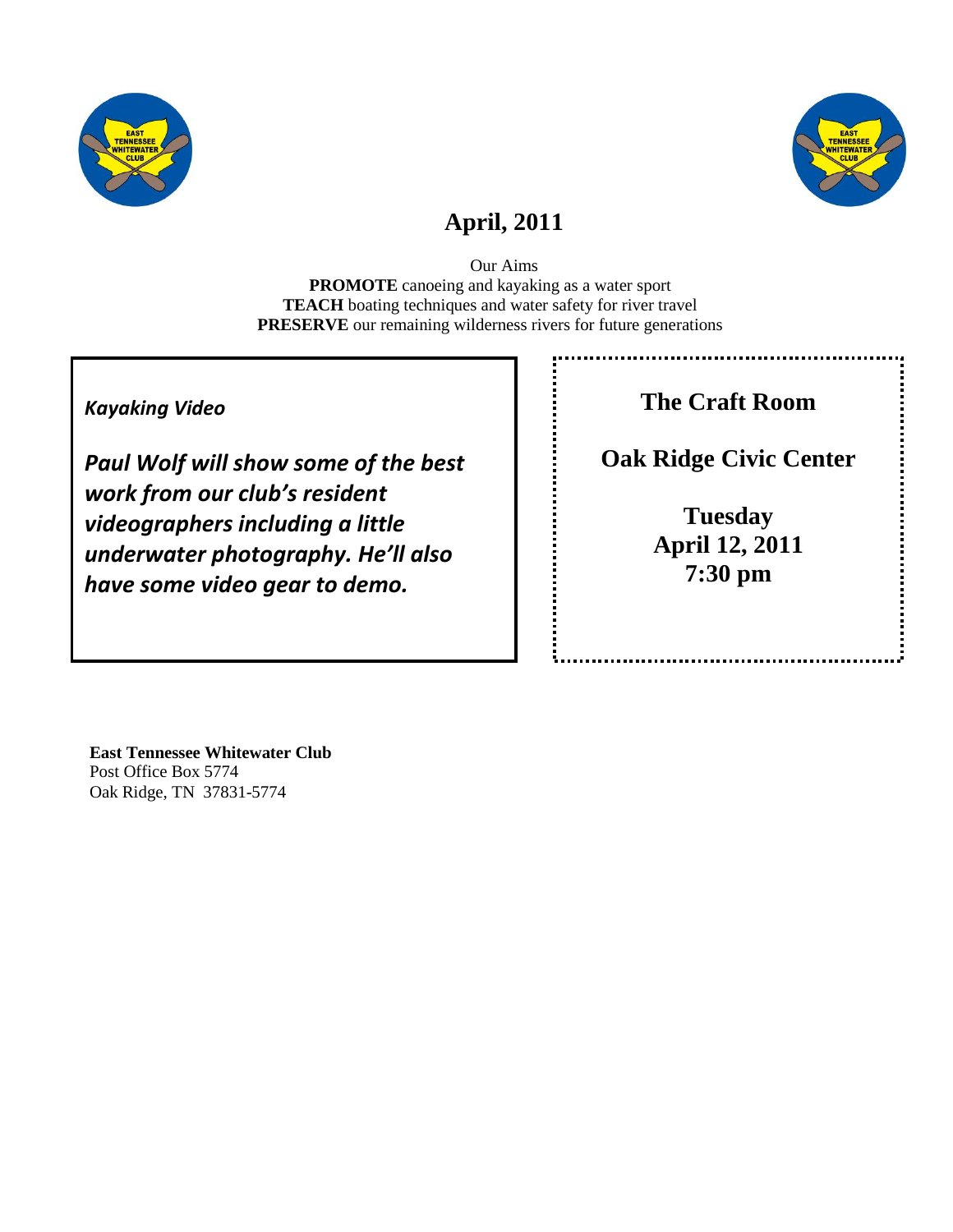# **-OFFICERS FOR 2011-**

| <b>President</b>        | <b>Rick Zingg</b>   | 865-675-4184 | zinggds@gmail.com       |  |  |
|-------------------------|---------------------|--------------|-------------------------|--|--|
| <b>Vice President</b>   | Paul Wolf           | 865-789-2826 | leonjeronimo@gmail.com  |  |  |
| <b>Secretary</b>        | <b>Jimmy Groton</b> | 865-483-5799 | groton87@comcast.net    |  |  |
| <b>Treasurer</b>        | Kary Scarborough    | 865-483-7525 | Fcscarbo@bechtel.com    |  |  |
| <b>Newsletter</b>       | <b>Bill Lewis</b>   | 865-777-5276 | wclewis@tds.net         |  |  |
| <b>Roll Practice</b>    | <b>Jason Darby</b>  | 865-803-1899 | wepaddle@bellsouth.net  |  |  |
| <b>Trip Coordinator</b> | Ken Schneider       | 865-671-0673 | ken48work@yahoo.com     |  |  |
| <b>Membership</b>       | <b>Bill Wilder</b>  | 865-483-1542 | w_wilder08@comcast.net  |  |  |
| <b>Conservation</b>     | John Wisinger       | 865-851-9087 | john.wisinger@gmail.com |  |  |
| <b>Safety</b>           | Jay Wright          | 931-265-9503 | jwright0627@yahoo.com   |  |  |
| <b>Kayak Clinic</b>     | Ariana Beste        | 865-228-3819 | bestea@ornl.gov         |  |  |
| Webmaster               | <b>Woody Austin</b> | 865-483-3049 | rapidsnow@gmail.com     |  |  |

### **Please keep your dues up to date!**

If you want to pay online via PayPal, fill out the form at: [http://www.etwcweb.com/concrete/membership/online\\_form](http://www.etwcweb.com/concrete/membership/online_form) Or, send Kary your \$15 check payable to ETWC along with the membership form at the end of this newsletter to: *ETWC*

*P.O. Box 5774 Oak Ridge, TN 37831-5774*

### **NEWSLETTER DEADLINE – 7 TH OF EACH MONTH**

Newsletter Editor: Bill Lewis Phone: 865-777-5276 Email:wclewis@tds.net Photos in jpeg, gif, or bmp format. Reports and Classifieds as a Word or Text File Document. Newsletter is available in PDF Format-contact the editor for information. Check out our website at http://**[www.etwcweb.com](http://www.etwcweb.com/)**

### **River Gauges by Telephone**

(800) 261-5033 – **Big South Fork** (865) 632-2264 – **TVA Lake and Rivers Gauge** (800) 899-4435 – **Big Pigeon** (Knoxville) (800) 232-7238 – **Chattooga River** (865) 751-2264 - **TVA Lake and Rivers Gauge** (800) 829-5253 – **Green River** (Chattanooga) (800) 238-2264 - **TVA Lake and Rivers Gauge** (Out of Town)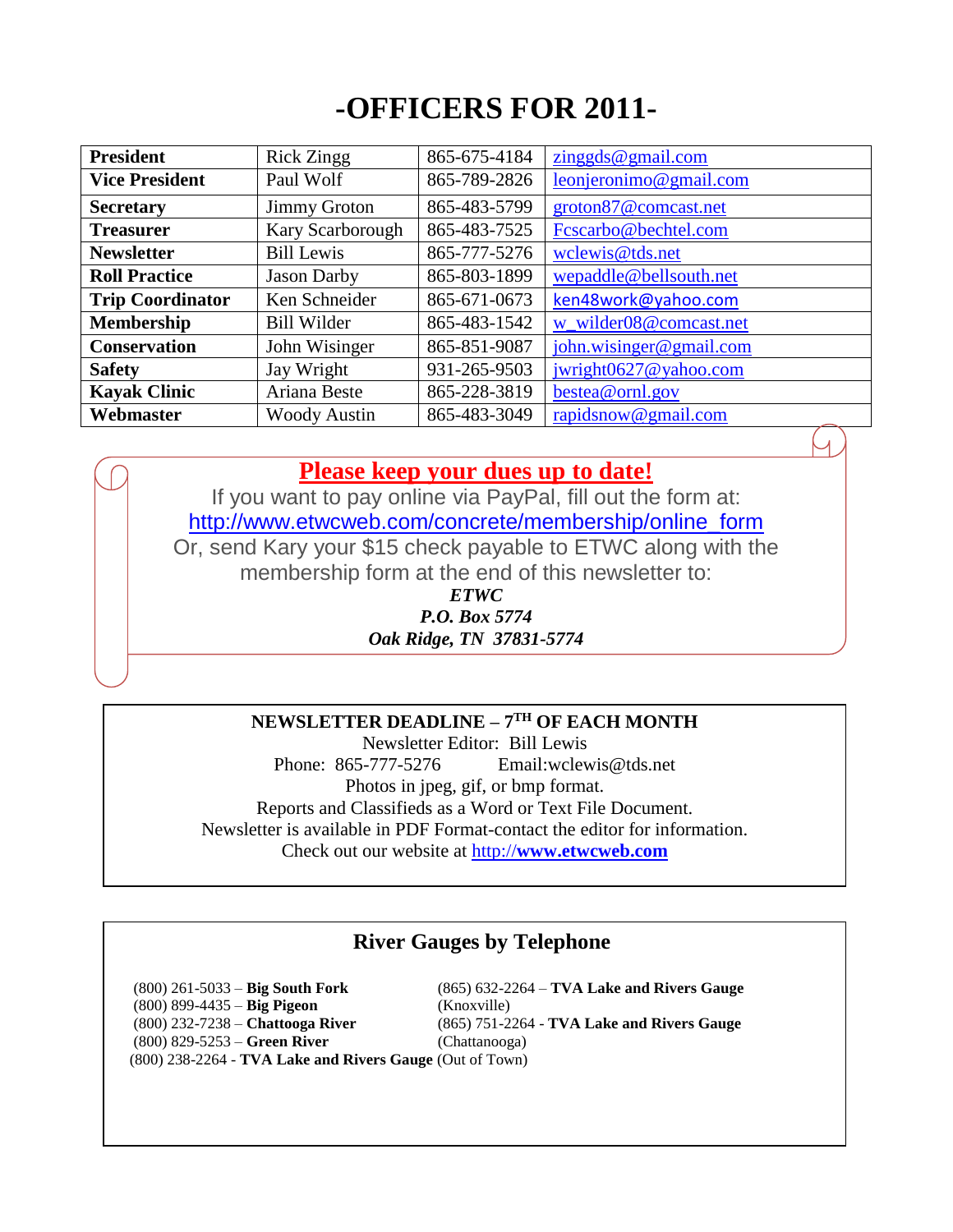### **East Tennessee Whitewater Club Minutes March 8, 2011 I DON'T REMEMBER JIMMY AT THE MEETING, WHAT DID I MISS?**

#### **Presentation**

Reid Gryder and Frank Modine gave a slide presentation of their 1000 mile journey into Canada and canoe trip down the Esnagami River. Along the way they dined upon the fish they caught along with a little rock tripe. Following the presentation we had an interesting discussion of the ETWC history/

#### **Treasurer's Report**

Kary reported that we have \$403.94 in our checking account and \$4,356.39 in our savings account.

### **Trips**

ETWC members Barbara Reeve and Paul Akers left on March 6 to hike the full length of the Appalachian Trail, and they have completed over 250 miles so far. You can follow their adventures by going to [http://www.trailjournals.com/yakandstitch/.](http://www.trailjournals.com/yakandstitch/)

## **Upcoming Events:**



[http://www.riversportsoutfitters.com/t-](http://www.riversportsoutfitters.com/t-PintNight.aspx)[PintNight.aspx](http://www.riversportsoutfitters.com/t-PintNight.aspx)

## **Riversports "Pint Night"**

Tuesday, May 3; 6:00pm to 9:00pm Riversports Outfitters in cooperation with Bearden Beer Market are sponsoring "Pint Nights" at their Sutherland Avenue location on the First Tuesdays in May and June. The first 200 people get a free pint glass and fill ups are \$5 with 10% of the store proceeds going to charity. May's charity is the Legacy Parks Foundation.

## **TSRA "Rendezvous"**

**April 13-17,** Camp Nakanawa near Crossville, TN.

TSRA's annual "Rendezvous" will be held once again at Camp Nakanawa located 7 miles outside of Crossville.

[http://www.paddletsra.org/news/TSRA\\_April\\_2011.pdf](http://www.paddletsra.org/news/TSRA_April_2011.pdf)

To register, go to the website: [www.paddletsra.org.](file:///C:/Users/bill/Documents/ETWC%20Newsletters/www.paddletsra.org)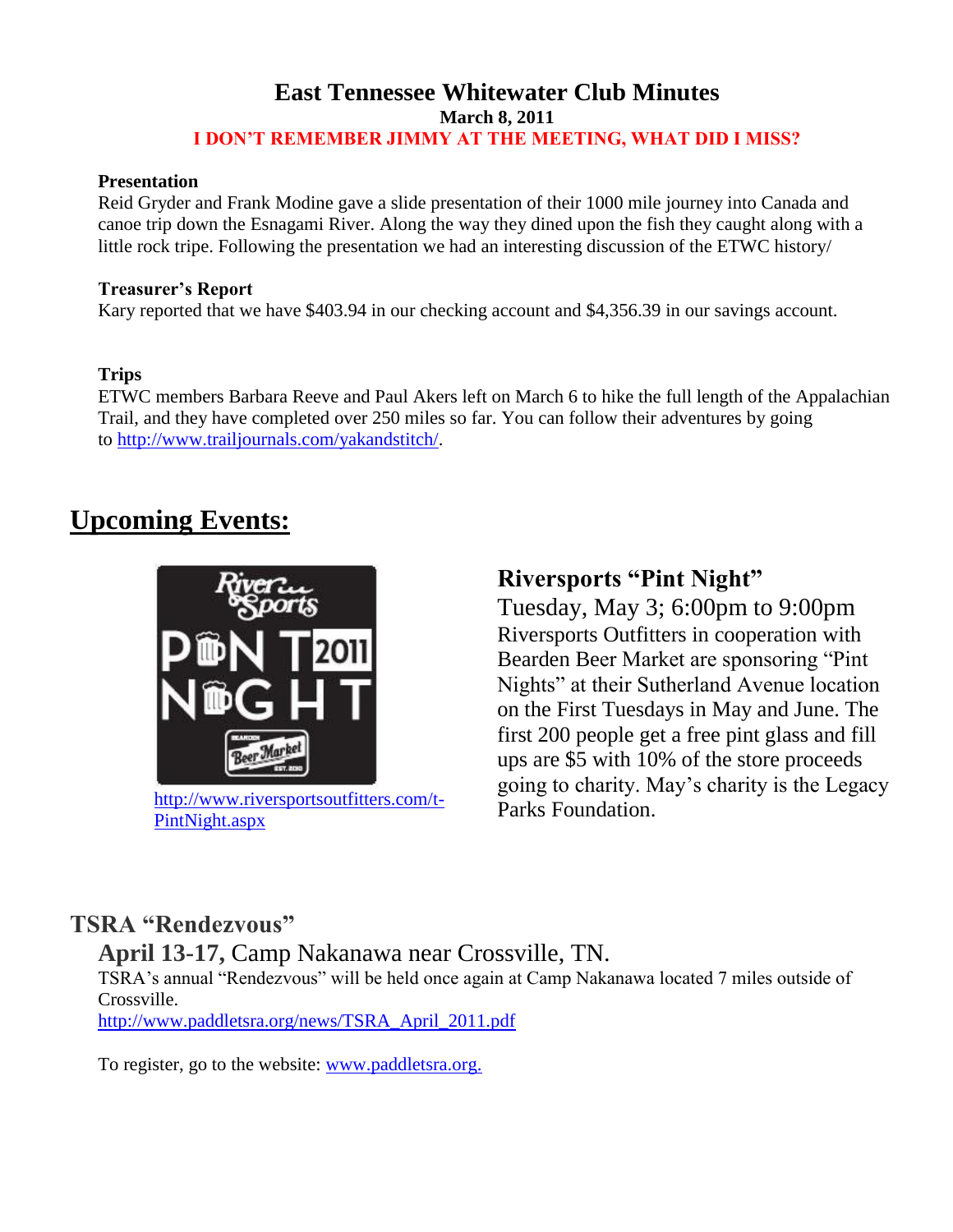## **ETWC Beginner's Clinic**

### **This Year's Dates are: June 6 thru 11, 2011**

# **[Registration Form](http://www.etwcweb.com/concrete/summer_clinic/summer_clinic_form)**

### **Final Registration Date:** May 28, 2011

The East Tennessee Whitewater Club offers an intensive one-week course for beginner kayakers. The purpose of the clinic is to teach basic whitewater techniques and safety. The clinic is appropriate for individuals with no whitewater experience.

Monday, June 6 – Meet at Oak Ridge Civic Center 6pm to 9pm for classroom training.

Tuesday thru Friday – Meet at Clark Center Park swimming area 6pm to Dark.

Saturday – River trip location to be announced.

DON'T MISS THIS OPPORTUNITY TO SHARE THE WHITEWATER EXPERIENCE WITH YOUR FRIENDS AND FAMILY! A PROMOTIONAL FLYER IS ATTACHED TO PROMOTE OUR CLINIC. TAKE IT TO WORK, SEND IT TO A FRIEND!

We need your help; instructors, safety boaters, and gear is needed. Contact Ariana Beste at (865) 228-3819 or email **[bestea@ornl.gov](mailto:bestea@ornl.gov)** (Please include East Tennessee Whitewater in the Subject Line), or print out our **online pre-registration form** 

## **Trip Reports & News**

### WHAT A REPORT! I'M THINKING I CAN "TO BE CONTINUED" WITH THIS AND GET 2 OR 3 TRIP REPORTS OUT OF IT! WHAT DO YOU THINK? MAYBE 3 OR 4? *AND THEN THE RAINS CAME!*

It had been an unusually cold and dry winter in East Tennessee with a fair amount of snow that lingered for long periods of time in the Smokies, but all of that was about to change. Late February brought in a series of storm fronts that would bring much needed rainfall to the rivers and creeks of the area on a regular basis. This is my account of the month that followed.

It was February 23 and I was sitting in the airport in Denver on my return from a ski trip in Utah, checking the weather forecast on my laptop and seeing predictions of greater than one inch of rain falling later in the week. I started sending out some feelers for someone to paddle with on Friday afternoon. I had Greenbrier (Middle Prong of the Little Pigeon) in my sights since it had been a while since I had been in my boat and it is run that I am comfortable and confident on. When the phone rang on Friday morning (Feb. 25),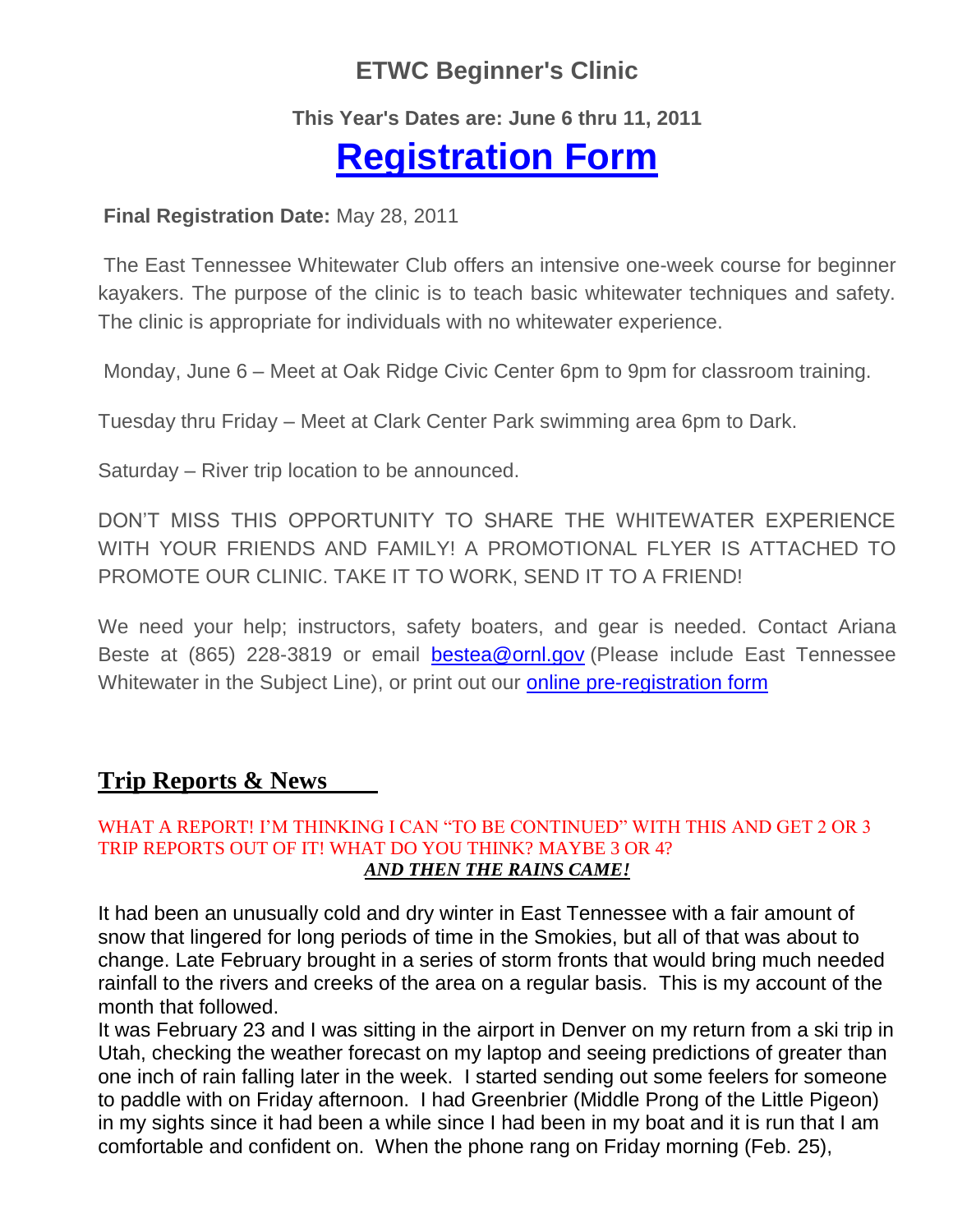Tommy had a different plan. Lower Big Creek was running, 2.5'; a perfect first time level according to Tommy.

I was a little apprehensive. It looked like Big Creek would be pretty unforgiving of any upside down experiences and it had been a couple of weeks since I had been out. Still, it was a run that I had wanted to try and I knew I had the skills to run it successfully if I was on my game that day. I met Tommy and Kendall at the takeout and we shuttled up. We put in at the bridge at the picnic area. Big Creek starts off with a bang and pretty much never lets up, the first 50 yards are a series of 2 to 4 foot ledges that occur every few feet downstream out of sight. It is one of the most continuous runs I have been on, with only about 3 pools in it longer than 15 feet in length. It is non-stop action for the full 2 miles of its length, with constant small boofs and driving around rocks and holes. It is a great class III+/IV- creek. I won't say I styled it that day, I had some ugly lines; but everyone finished the day with dry hair. I consider that a successful personal first descent, my first of the year. Tommy had originally planned to make two laps, but after one I was spent. Besides, I had to keep myself fresh for paddling the rest of the weekend..

I got on the phone that evening and the next morning, all my usual paddling partners were busy. I had seen a post on Boatertalk on Friday that Big Laurel was running at close to 1 foot, so I was pretty sure it should hold. I also knew there was a group from Chattanooga (TVCC) planning to take some laps on it. So on Saturday (Feb. 26), I loaded up the Subaru and headed toward Hot Springs hoping to get a PFD on Big Laurel. When I got to the put-in I was surprised to see around 30 paddlers in various stages of gearing up and setting shuttle, I started asking around and found a group to run down with from Columbia, SC. To read the details of those group dynamics, check out the Monday Morning Boof from 2/28

[\(http://etwcweb.com/discuss/index.php?mode=thread&id=4308](http://etwcweb.com/discuss/index.php?mode=thread&id=4308) ). I had a great PFD that Saturday. Well, I consider it a PFD. I had paddled it a year or so earlier down to the first big rapid (Stairstep) where I swam, losing my paddle and forcing me to hike out; so I was happy to get a successful run of the entire river.

Big Laurel is a great run, like several other creeks in this area it runs more than you might think, but it has no reliable gauge other than a visual gauge painted on a bridge piling at the put-in. It starts off slow and easy then you hit two III+ rapids separated by long pools. The last third of the run is almost constant II+ to III+ whitewater rapids with a very similar feel to the Ocoee at 6-8 inches. I highly recommend a first timer on this run try it out at 6 inches, and be sure to scout (and stay out of) Suddy Hole.

With the river levels dropping out, Sunday was a surfing, attainment, and flatwater workout day on the Little River section around Walland. This is just a few minutes from my house so it's easy to get in a quick workout there. With two personal first descents for the weekend I was happy to get what I could, besides there was rain on the way and I didn't want to cash in all my chits just yet.

Monday brought rain back to the area. I loaded up my gear and took it to work with me on Tuesday (March 1) and started scheming how to get out of work early and get a run on something. My contacts were either all already out on something or stuck at work like me. I had almost given up on paddling that day, it was about 3 in the afternoon and I couldn't find anyone to paddle with. Then the phone rang.

Jim: "You paddling anywhere this afternoon? I was thinking about Greenbrier." Me: "Want to meet at the takeout at 5?"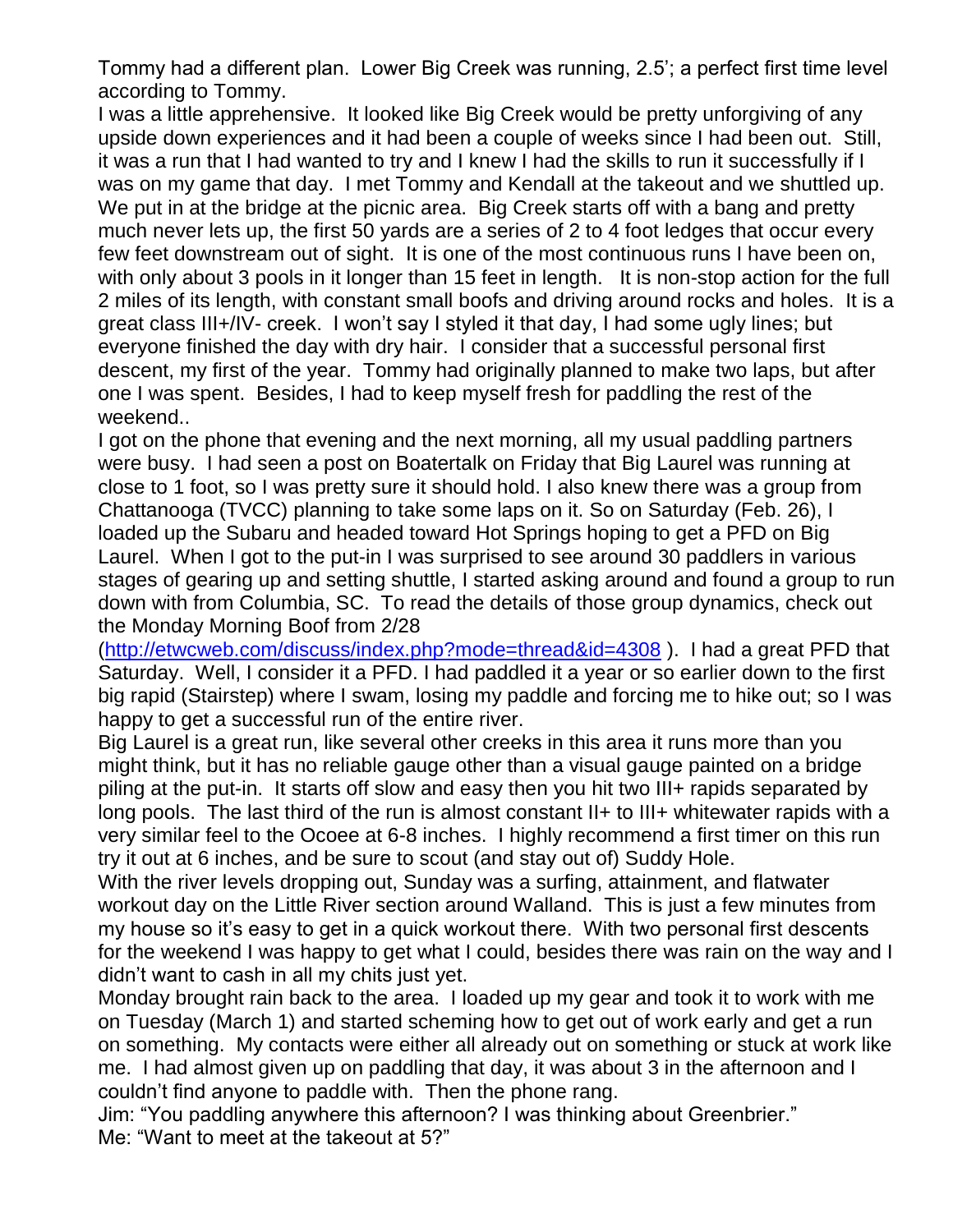A quick check of the bridge gauge showed it was running at 2.5 feet, a great mediumhigh level. At 2.5', Greenbrier starts with continuous whitewater, big waves, and big grins. I think 2.5-2.9' is my favorite level on this run. We paddled fast since we were pushing darkness, no time to play around. My Facebook status from that evening pretty much says it all; "Greenbrier  $@$  2.5' = after work goodness. Who knows what afternoon goodness lays waiting for tomorrow afternoon?"

I had already scheduled to leave work at noon on Wednesday (March 2). The plan was to go run Big Laurel again with Tommy and Kendall. Kendall had never run it before. We were joined by Jim and a friend. I figured it would be at about the same level that it was when I ran it the previous weekend. As we pulled in to the put-in I checked the gauge, it shows 1 foot. It doesn't really look any higher than it did on Saturday, and when we put on it didn't really feel any different either; until we got to the first big rapid. Stairstep definitely had a lot more water in it, but actually that made it a little easier; the line was more straightforward at that level. The slide at Suddy Hole was a little more padded out, so on to the Narrows.

Just like the name would lead you to believe the Narrows is a constricted gorge in the river, it has 3 or 4 definite sections to it and lasts about one half of a mile or so. Well, the difference in the Narrows between 6" and 1' is huge. I managed to hit the first hole in it and went for a nice side surf for a while. At this level, the Narrows was big pushy water, big waves, holes, and quite possibly the most fun I have ever had in my boat. Asked about Big Laurel at that level later I told someone, "It's a lot like if you put your hands on either end of the Upper Ocoee and just squashed it together until it was only 2 miles long." I was still grinning the next day.

Even I have to put in a full day at work sometimes, so Thursday I had to make do with the memories of the previous days. Spring was definitely coming on, and the rivers weren't holding as long as they were just a week before. The next day (March 4) I got in an after work run on the Little, Sinks to Elbow section, with Mark. The Little has been my go to run for the last 2 years, initially the Elbow to Y section, then moving up to the Elkmont section, and then onto the Sinks to Elbow section. It was lowish at 2.5', but it seemed like I hadn't paddled that run in months so I was okay with it being at a pretty easy level. Besides, it made the boofs at Silver Diner and Eddy Out that much bigger. Feeling good at the end of my run I decided to give the Elbow a go. I've had a love/hate relationship with the Elbow over the last several months; I started off loving it but then it started hating me. The first time I ran the Elbow was last summer and I styled it. Since then I have run it 4 other times, none of which were upright. Well tonight was different, like the song says "It feels like the first time", a good end to the day.

Things were drying up again, but more was coming; unfortunately, not for the weekend. Monday and Tuesday saw anywhere from 2.5 to 4 inches of rain fall over the Smokies, and for me that means everything was too high to paddle. You can have too much of a good thing. I got back out for a run on the Little on Thursday (March 10) at a little over 3'. I'm still trying to make the adjustment to some bigger, pushier water and had a good run but passed on the Elbow this time around.

Friday (March 11), I took off early again with Lower Big Creek and Greenbrier on the list. I met up with Tommy and Mark at the Big Creek takeout, and also ran into Mary Ann, David, and several other Knoxville area paddlers. The level was 3.2' on the Mt. Sterling Bridge gauge, higher than I would have liked. At the put-in the plan was to run through the first drop then ferry to the far side of the river to a decent sized eddy. As I ran the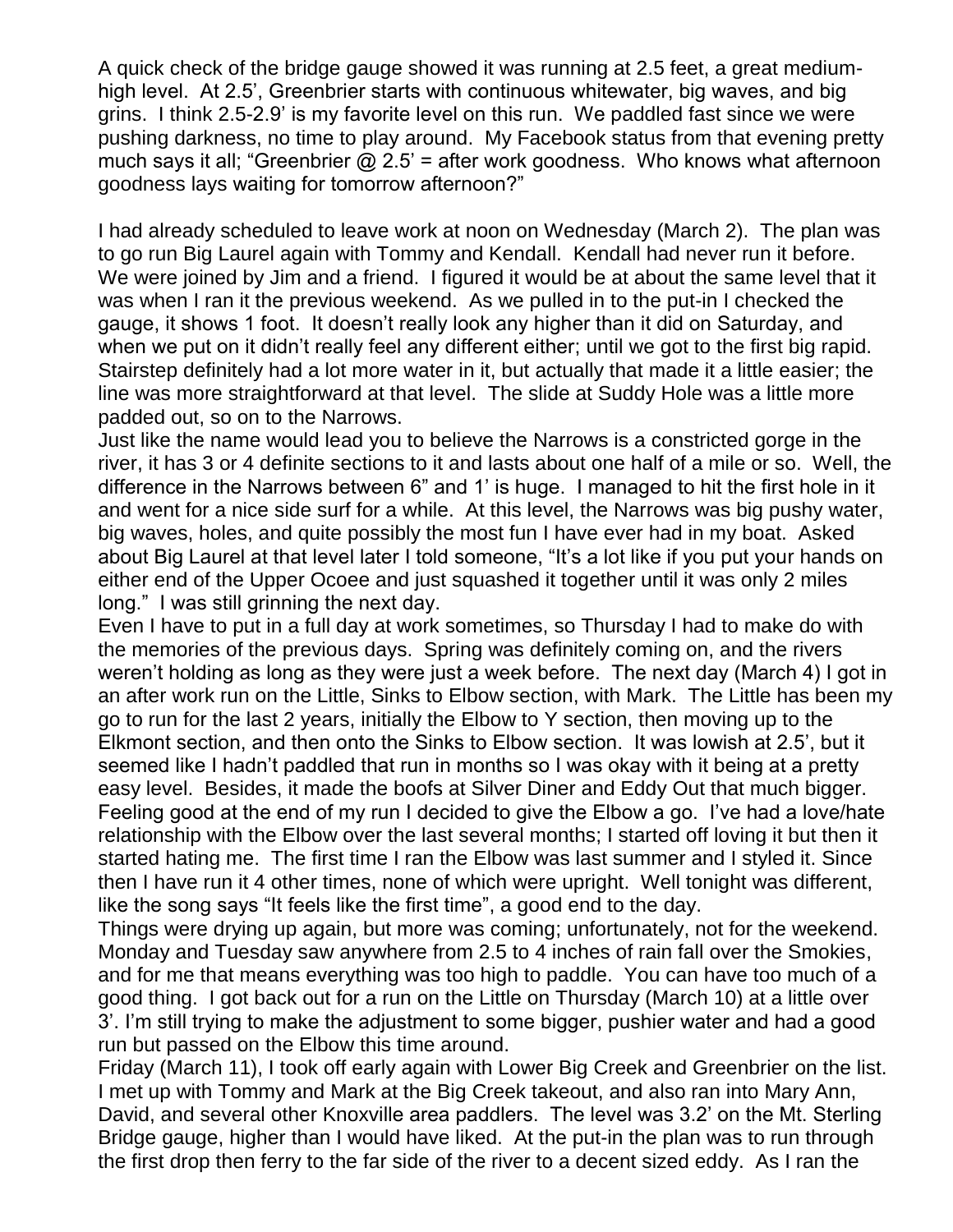first drop, I got surfed a little more than I was expecting and didn't make an aggressive enough move into the eddy and wound up running the next drop backwards. This flipped me, a quick roll and I was up just in time to run the next drop, backwards. This drop flipped me again, resulting in two failed roll attempts, a few hard knocks to my head and shoulders, a swim, and finally a twisted ankle. After retrieving all my gear, I put back on again. In short order, I had flipped 4 more times. I rolled after each flip but in the meantime I was taking some punishing hits underwater. After the 5<sup>th</sup> flip, I was only about halfway through the run. I was done, Big Creek had beaten me. I made the "Walk of Shame" with my boat back to the put-in to wait on everyone else. After that, Mark, Casey, and I went to Greenbrier for a run at just over 3' where I got some redemption. Family commitments kept me off the water for a week, until I was able to make a Friday (March 18) evening Sinks to Elbow run with Mark. Once again I had to sit out Saturday, but I had plans for the following day. On Sunday (March 20), Kendall and I left my house early to meet Jason and Kemper in Reliance, TN for a run on the Hiwassee Dries. I had seen on the Monday Morning Boof of 3/7 that the Hiwassee Dries were a run that Jason wanted to do. As luck would have it, about a week later an e-mail popped up in my inbox about the Hiwassee Dries running for the next several weeks. Maintenance was being done at the powerhouse and as a result TVA would be spilling water from Appalachia Dam and through the Dries.

Just getting to the Hiwassee Dries is an adventure in itself. Other than a few people that have run it in the last few weeks it had rarely been run over the last couple of decades. Directions to the put-in and takeout are sketchy, the put-in involves carrying (or sliding, or tossing) your boat down a 50 degree slope of approximately 200 vertical feet. The river itself has several trees and bushes growing in the riverbed, and the amount of water being spilled from the dam that day was such that bank scouting was pretty much impossible. I had researched the run on American Whitewater and was expecting a creeky run. What I found when we got there was not a creeky run. Everything on American Whitewater references the run at approximately 1000cfs. The current release was approximately 2400cfs.

The Hiwassee Dries at 2400 cfs is absolutely nothing like it is pictured on AW. It is BIG rapids and waves, and the fastest, most boiley/swirly/squirrelly water I have ever paddled. Even the flat water was just like being on one constant eddyline. The first rapid after the put-in (without hiking up to Hollywood Bowl) is called Wu or Second Rapid on AW. It has a house sized rock at the bottom of it. At Sunday's flow no part of the rock was visible from above or below. It was a big pulsing whitewater haystack, I never saw it until I crested the wave about 6 ft before it. I had started off a little further to the right than the 1st person that ran it and couldn't make the move around it on the left so I just boofed and prayed, fully knowing that things probably were not going to end well. I landed pretty flat but the hole just swallowed me, there was no paddling to try and escape, it was just like it reached around every part of my boat and shoved it straight down. That's when the fun started. After a couple of windowshade rolls in the hole, I was able to reach down into the current with my paddle and grab enough water to flush out. Still the water was so boiley it took 3 more tries to roll up. This was my only underwater experience of the weekend.

So here I am, back at work. Everything has dropped out of the runnable range. But we have thunderstorms moving in tonight, and more rain for the weekend. I wonder what this rain will bring?

See You On The River.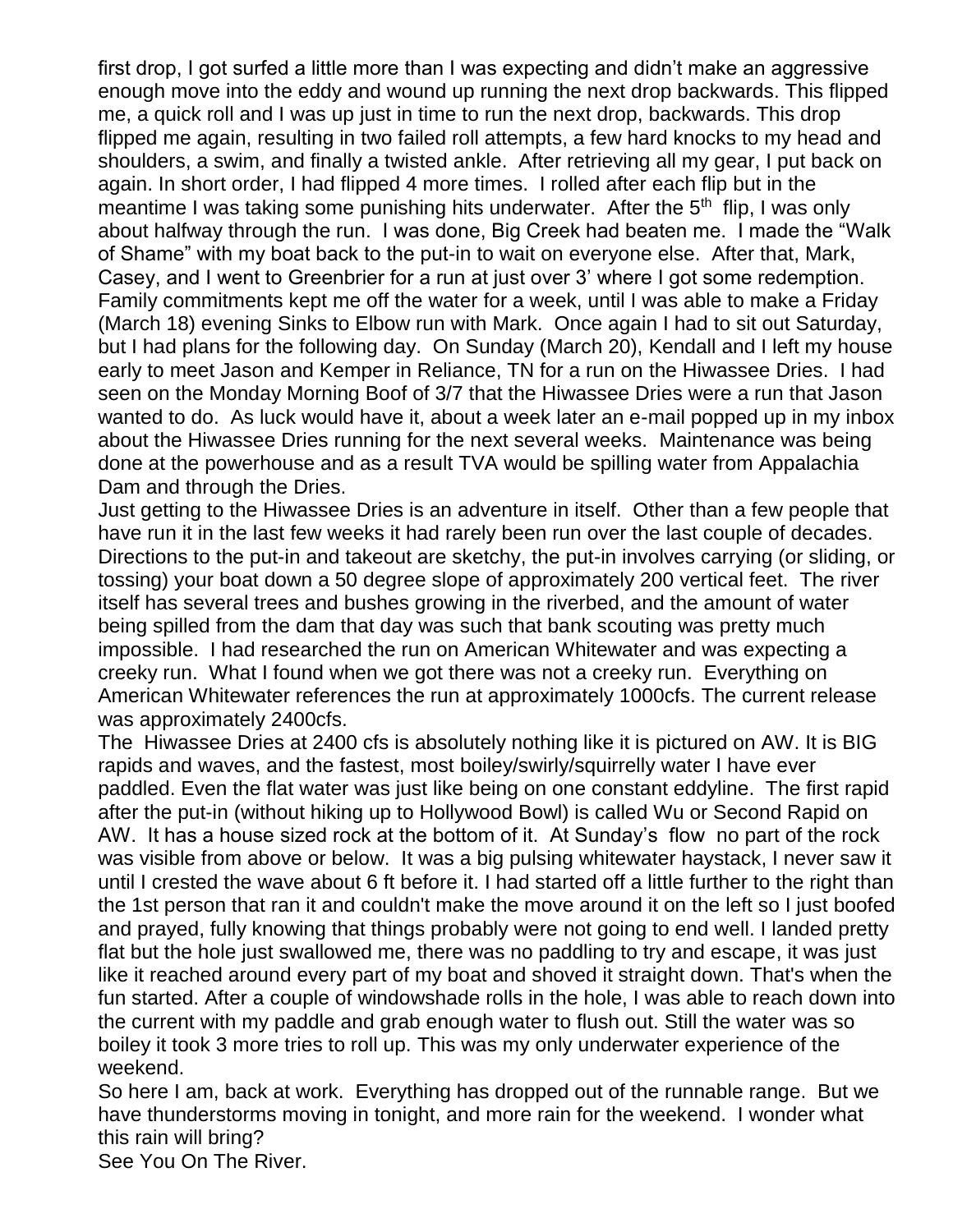### David McConnell

David will be the recipient of *Cumberland Odyssey, A Journey in Pictures and Words along Tennessee's Cumberland Trail and Plateau*.

## **The ETWC Forum**

Several interesting threads, and some gear for sale on the forum; check it out: <http://etwcweb.com/discuss/index.php?mode=index> New users read and register per:<http://etwcweb.com/discuss/index.php?mode=thread&id=1>

## **American Whitewater News**

**An informative discussion about the use of the quick release on your rescue vest. For those with internet check out:**

[http://www.americanwhitewater.org//content/Forum/read/send/21,7339/](http://www.americanwhitewater.org/content/Forum/read/send/21,7339/)

### **Save a Tree!**

We still send out several newsletters by US Mail. If you can receive the newsletter by email, send your email address to [wclewis@tds.net.](mailto:wclewis@tds.net) In addition to saving our trees and a stamp, you'll also be able to access the full content via the internet links embedded in the newsletter.

## **Winter Roll Practice** *Time is running out to Tune up that roll for spring!*

The winter roll practice schedule is below. Practice will be at the Oak Ridge Civic Center from 8:30 to 10:00 pm on Friday nights. In past years, members provided "life guard" services. This year, Civic Center management is requiring the presence of a certified life guard which they will provide at additional cost. As a result, the cost to paddlers is going up. The fees are as follows:

> Paddlers older than 18 years of age - \$5.00 / session, \$50.00 for the season. Paddlers 18 years old and younger - \$3.00 / session, \$30.00 for the season.

ETWC will still need to provide a paddler in charge (PIC) for each session. Since the Civic Center is providing life guard services, the duties of the host will be to setup the fee collection tripod and assure that all participants have completed the appropriate paperwork. Since there will be a life guard present, no training (First Aid/CPR) will be necessary for the PIC. If you would like to volunteer, contact Jason Darby [\(wepaddle@bellsouth.net\)](mailto:wepaddle@bellsouth.net). The schedule, as it currently stands, is shown below:

|              | Date | <b>PIC</b>              |
|--------------|------|-------------------------|
| <b>April</b> | 1    | <b>Jason Darby</b>      |
|              | 8    | <b>Rick Zingg</b>       |
|              | 15   | <b>Paul Wolf</b>        |
|              | 22   | <b>NO ROLL PRACTICE</b> |
|              | 29   | <b>Paul Wolf</b>        |
| <b>May</b>   | 6    | <b>Paul Wolf</b>        |
|              |      |                         |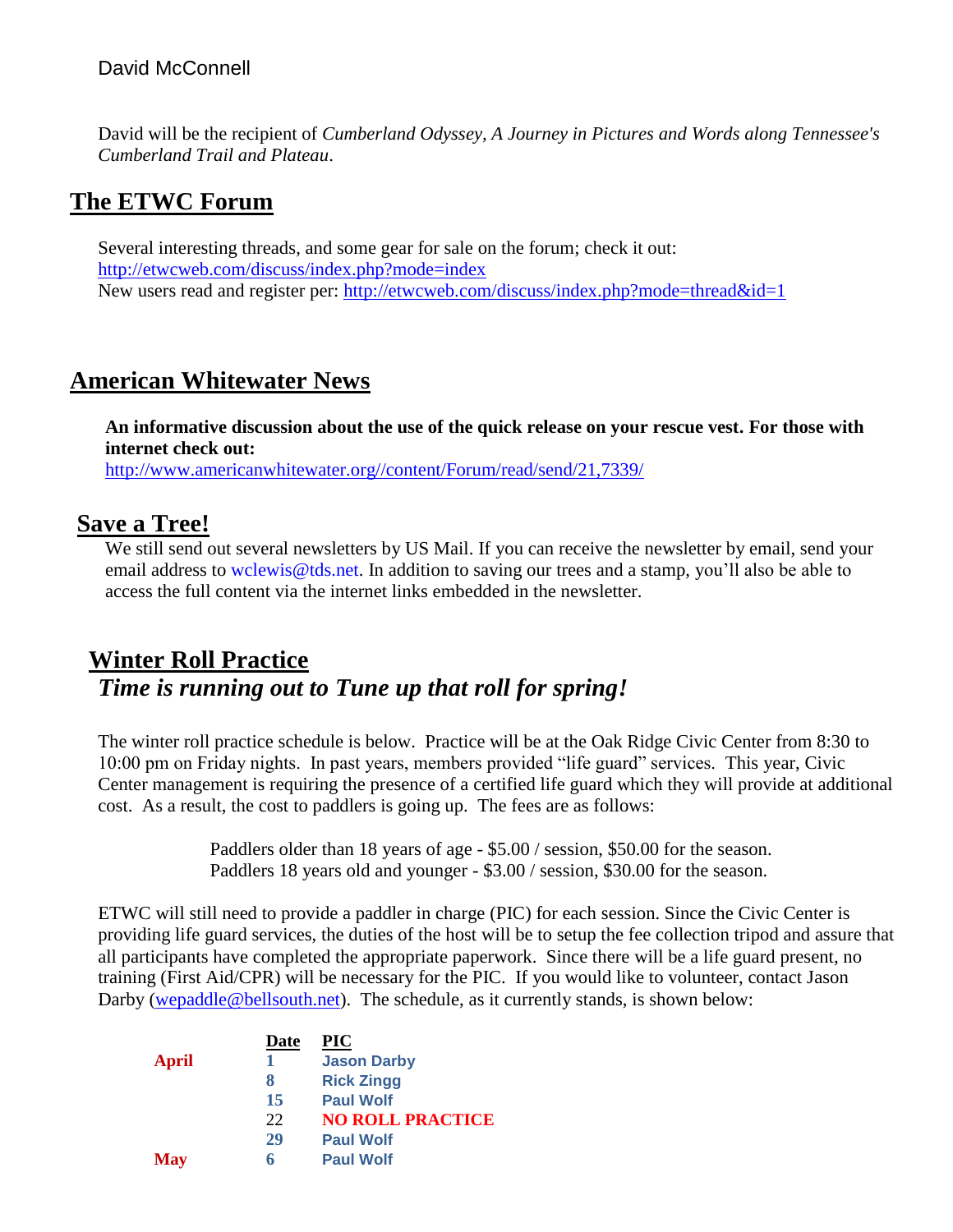#### **EAST TENNESSEE WHITEWATER CLUB MEMBERSHIP & RENEWAL FORM**

Dues: \$15.00 Yearly Family Membership *(January 1 renewal date)* Send to: East Tennessee Whitewater Club, P.O. Box 5774, Oak Ridge, TN 37831-5774

|                                                          |                        |            |                |              | $\mathsf{Zip}\_$                                                                                                                                                                                                               |                   |  |  |  |  |
|----------------------------------------------------------|------------------------|------------|----------------|--------------|--------------------------------------------------------------------------------------------------------------------------------------------------------------------------------------------------------------------------------|-------------------|--|--|--|--|
|                                                          | (W)                    |            |                |              | Email and the same state of the state of the state of the state of the state of the state of the state of the state of the state of the state of the state of the state of the state of the state of the state of the state of |                   |  |  |  |  |
| I would like to receive my newsletter by email. (circle) |                        | <b>Yes</b> | N <sub>0</sub> |              |                                                                                                                                                                                                                                |                   |  |  |  |  |
| Membership Status? (circle)                              | <b>New</b>             | Renewal    |                |              |                                                                                                                                                                                                                                |                   |  |  |  |  |
| What boats do you paddle? (circle)                       | Kayak                  | $C-1$      | $C-2$          | Solo Canoe   | Tandem Canoe                                                                                                                                                                                                                   | Other             |  |  |  |  |
| What is your paddling ability? (circle)                  | Beginner<br>Class I-II |            | Class III      | Intermediate | Advanced<br>Class IV                                                                                                                                                                                                           | Expert<br>Class V |  |  |  |  |

**RELEASE AND WAIVER OF LIABILITY**

I, \_\_\_\_\_\_\_\_\_\_\_\_\_\_\_\_\_\_\_\_\_\_\_\_\_\_\_\_\_\_\_\_\_\_\_\_\_\_\_\_\_\_\_\_\_\_\_\_\_\_\_\_\_\_\_\_\_, desiring to join my fellow paddlers in the East Tennessee Whitewater Club (ETWC), do hereby declare that I fully understand and accept the following facts of life on the river:

1. Canoeing, kayaking, or rafting, particularly on whitewater rivers, exposes the participants to various safety hazards, including but not limited to, water hazards (boulders, undercut rocks, trees, strainers, water formations such as water falls, holes, keepers, hydraulics, and other obstacles), swimming in turbulent water, using paddling equipment, accidents or illness in remote places without medical facilities, and travel in a vehicle not driven by me.

2. No one but I am responsible for my safety when I choose to paddle a particular river or a particular rapid.

3. I further understand that I have no legal duty to assist others, nor does anyone else have a legal duty to render such assistance to me. I certify that I am in good physical condition, that I can swim, and that I have no physical defects or injuries that would prevent me from participating in this activity. I fully understand and agree that, when I participate in canoeing, kayaking, or rafting, there is always the possibility of unknown, uncontrollable dangers and accidental or other physical injury and death. I know I can be killed, and I willingly assume the risks referred to in Paragraph 1 and elsewhere in this release.

Therefore, in consideration for granting me the right to join and participate in ETWC activities, and intending to be legally bound, I hereby release, waive and discharge my right to sue ETWC, its trip coordinators, instructors, leaders, officers, directors, representatives, agents, employees, and affiliates, and also any landowner or governmental unit which may allow ETWC to use its property, for any and all loss or damage on account of injury to my person or property or on account of my death, which may occur during, in preparation for, or in transit to or from an ETWC activity.

I further understand that ETWC carries no insurance for the protection of participants in whitewater activities, and any insurance coverage existing with respect to ETWC shall not alter the terms of this waiver nor impose any liability on ETWC.

This waiver applies only to acts or omissions of ordinary negligence and to any deliberate act intended to promote my safety or well being.

This waiver is signed by me in the interest of permitting ETWC to exist and to serve the paddling community, and to enable me and my fellow paddlers to feel free to donate their services to improving the sport and to help in training those less skilled in the sport without fear of liability.

I HAVE CAREFULLY READ THIS RELEASE AND FULLY UNDERSTAND ITS CONTENTS. I AM AWARE THAT THIS IS A RELEASE OF LIABILITY AND I SIGN IT OF MY OWN FREE WILL.

Signature: \_\_\_\_\_\_\_\_\_\_\_\_\_\_\_\_\_\_\_\_\_\_\_\_\_\_\_\_\_\_\_\_\_\_\_\_\_\_\_\_\_\_\_\_\_\_\_\_\_\_\_\_\_\_\_ Date: \_\_\_\_\_\_\_\_\_\_\_\_\_\_\_\_\_\_\_\_\_\_\_\_